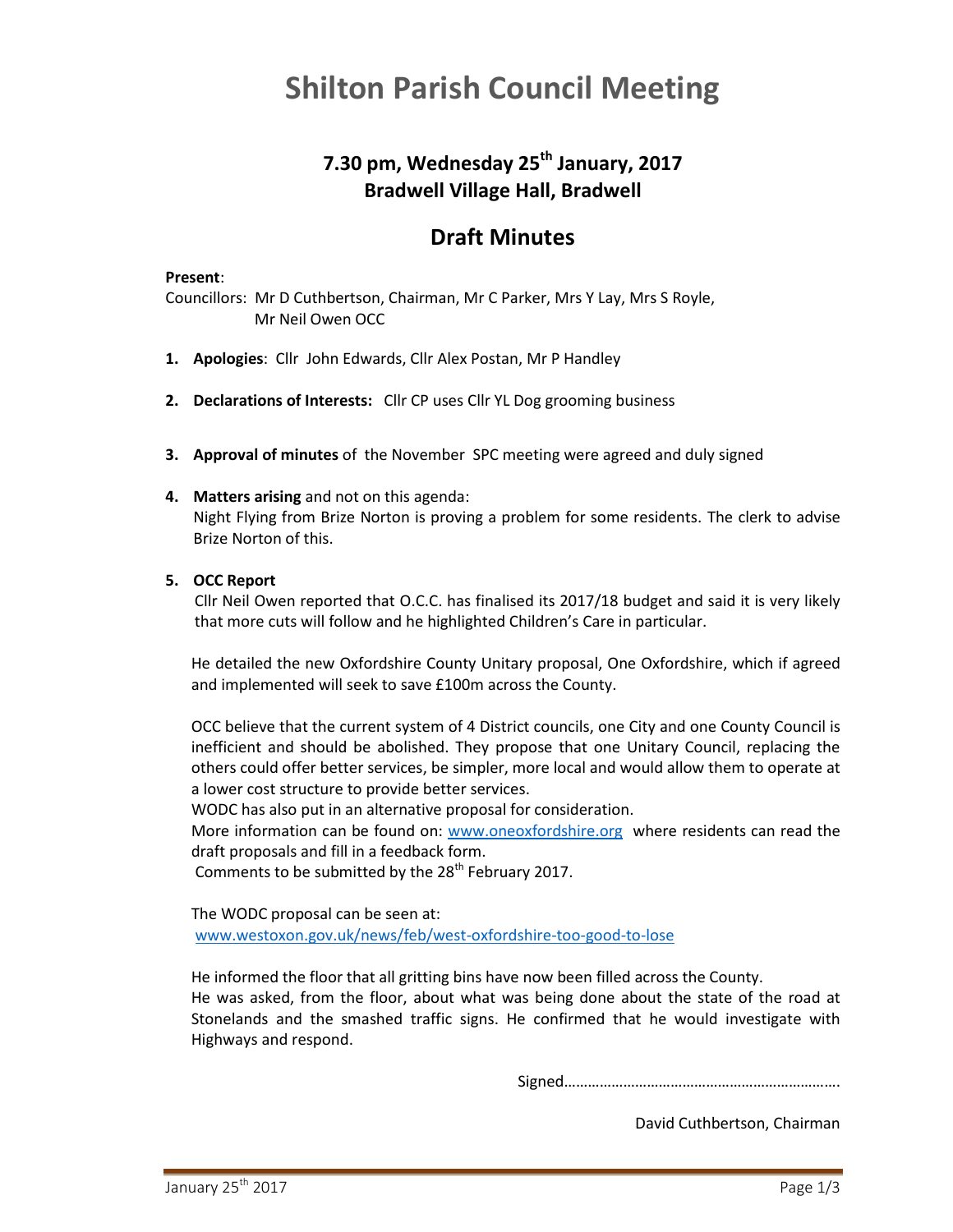## **Shilton Parish Council**

### **6. Planning applications existing and new**

### **6.1 Solar Farm at Shilton Downs Farm**.

Cllr DC said that an appeal had been made to the Secretary of State and that there is nothing more that SPC can argue as all points, already made, will be re-considered.

However, he stressed that all individuals can appeal separately.

## **6.2 Swinbrook Park Proposal – David Wilson Homes**

A proposal for a further 115 homes, within our Parish, has been submitted by the above developer.

Cllr AP and Cllr DC held a meeting with David Wilson Homes and discussed that a buffer zone should be set in place to protect Shilton from the development. As the development is not in the Local Plan it is unlikely to get planning permission unless included in our Neighbourhood Plan.

However as DWH are not offering any additional buffer area it was agreed that SPC would not support the development and it would not be included in the NP.

## **6.3 2 Ladburn Lane**

No objection by SPC

#### **7. Village Maintenance**

## **7.1 Litter Pick**

It had been reported by residents that litter was becoming a problem around the villages. It was agreed that there will be a litter pick on Saturday the 25<sup>th</sup> February, between 9am -11am. Helpers to meet at the pond.

#### **7.2 Traffic Issues**

It was suggested that gates placed at the entrances to the village may help to slow traffic. AT agreed to find out the costs of such a project.

#### **7.3 Drains**

A question from the floor as to whether the pipes at Byford House, which feed into the stream, could be cleared. Also there is a problem at the junction of Hen N Chick Lane and Alvescott Road. This is a Highways problem and can be reported to Wayne Barker who has proved helpful in the past.

#### **7.4 Bus Shelter**

A resident raised the subject once again of providing shelter for children waiting for the school bus. Approximately £400 would cover the cost. The Council agreed that there is money in the budget for such a project.

> Signed………………………………………………… **David Cuthbertson, Chairman**

# **Shilton Parish Council**